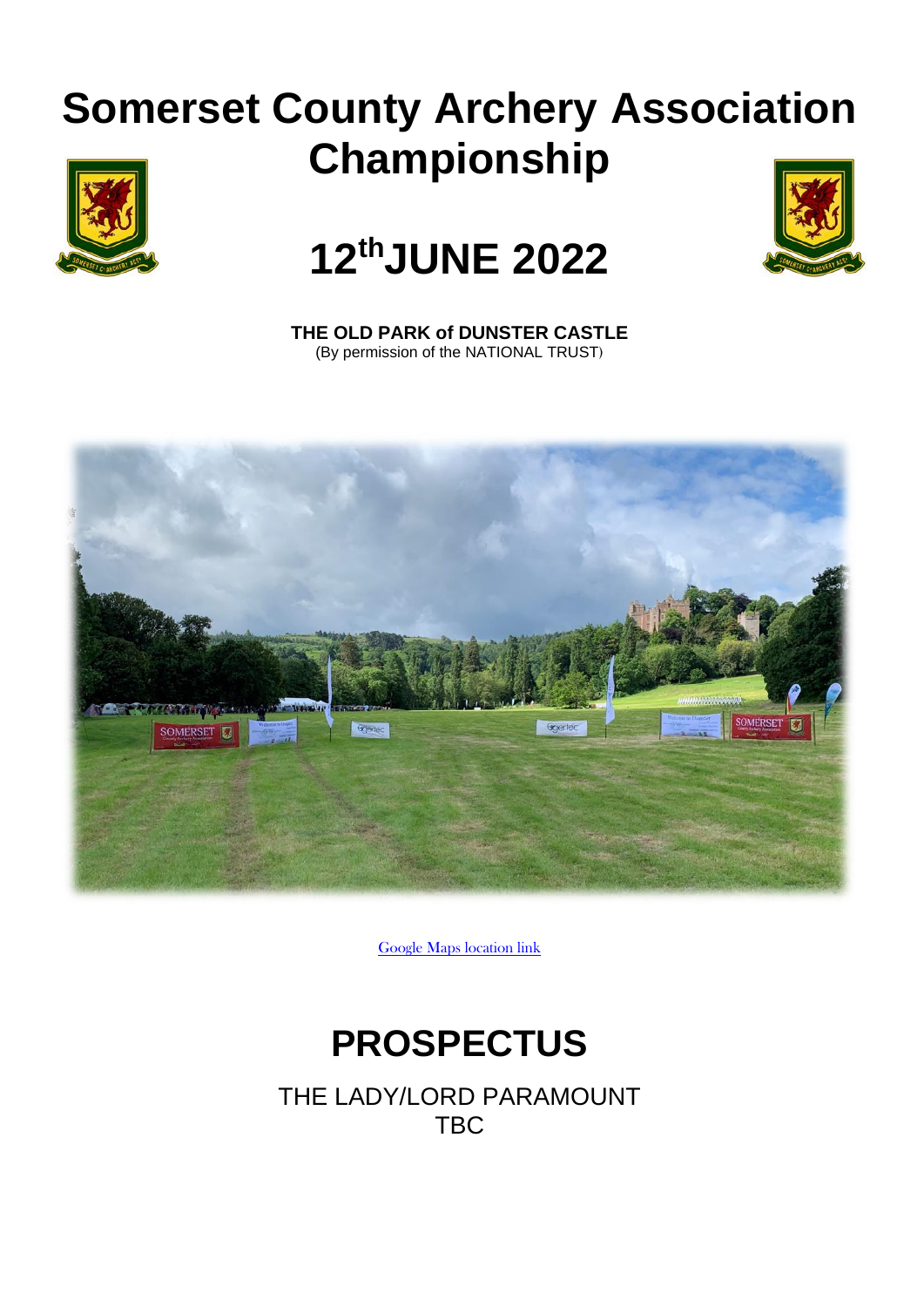## **Somerset County Archery Association Outdoor Championship**

## **PROGRAMME for 2022**

Only members of Archery GB or World Archery are permitted to shoot at these events.

All rounds start with a form of assembly, to be determined nearer the time, at 10:00 am.

#### **SUNDAY 12 RECORD STATUS SOMERSET COUNTY CHAMPIONSHIP**

Entry Forms available from: John Bennett, [jbennett1350@googlemail.com.](mailto:jbennett1350@googlemail.com) Also, on the following websites: [www.somersetarchery.co.uk](http://www.somersetarchery.co.uk/) and [www.gwas.org.uk](http://www.gwas.org.uk/)

## **SCAA TROPHIES AND PRIZES**

The awards list below is typical to the event, but subject to change at the Tournament Organisers discretion. Due to the circumstances of this year's event, awards will be subject to change, and it is planned to make any awards on the day, but if this changes then awards will be sent out.

**Note:** This year for **Hereford** substitute '**Double National**', **80 yards for 60 yards** for '**York'** substitute: '**Double Long National', 100 yards for 80 yards**

**Note:** Best Gold awards will be on the first round of the day only.

**Note:** There are no awards specifically for juniors at this tournament.

| <b>SCAA Outdoor Championship Trophy List</b>                        |                          |           |                                                                                                                                                                                |  |  |
|---------------------------------------------------------------------|--------------------------|-----------|--------------------------------------------------------------------------------------------------------------------------------------------------------------------------------|--|--|
| <b>Hereford Trophies and awards</b>                                 |                          |           |                                                                                                                                                                                |  |  |
| <b>Trophy Name</b>                                                  | Visitor/<br>Country/open | bow type  | Gender/Style/Round                                                                                                                                                             |  |  |
| <b>Munn Trophy</b>                                                  | v                        | <b>RC</b> | Ladies Recurve Visitor shooting a hereford round                                                                                                                               |  |  |
| <b>Merrifeld Trophy</b>                                             | C                        | <b>RC</b> | Ladies Recurve somerset shooting a Hereford round -<br>champion                                                                                                                |  |  |
| <b>Leonard Medal - ladies</b>                                       | C                        | <b>RC</b> | Ladies Recurve somerset shooting a Hereford round - 2nd<br>place                                                                                                               |  |  |
| <b>Ladies Compound Trophy</b>                                       | C                        | CU        | Ladies Compound somerset shooting a Hereford round -<br>champion                                                                                                               |  |  |
| <b>Ladies Silver Salver</b>                                         | C                        | <b>LB</b> | Ladies Longbow somerset shooting a Hereford round -<br>champion                                                                                                                |  |  |
| The Lynne Evans Glass Dragon                                        | Open                     | <b>RC</b> | Hereford - Best gold on the last end at 80 yards (Recurve)                                                                                                                     |  |  |
| <b>The Gilmore Nut Cracker</b>                                      | Open                     | LB        | Hereford - Best gold on the During 80 yards (Longbow)                                                                                                                          |  |  |
| <b>York Trophies and awards</b>                                     |                          |           |                                                                                                                                                                                |  |  |
| <b>The Graham Trophy</b>                                            | $\mathsf{v}$             | <b>RC</b> | Gentleman recurve Visitor shooting a York round                                                                                                                                |  |  |
| <b>Somerset Challenge Shield</b>                                    | C                        | <b>RC</b> | Gentleman Recurve somerset shooting a Yord round -<br>champion                                                                                                                 |  |  |
| <b>Leonard Medal trophy- Gents</b>                                  | C                        | <b>RC</b> | Gentleman Recurve somerset shooting aYork round - 2nd<br>place                                                                                                                 |  |  |
| <b>Somerset Veterans Trophy -</b><br>dunster old castle Salver/tray | C                        | <b>RC</b> | Gentleman Recurve over the age of 50, who has not been<br>awarded champion or placed 2/3 within the awards.<br>If no archer known as over 50, then awarded at the TO<br>behest |  |  |
| <b>Gentlemans Compound Trophy</b>                                   | C                        | <b>CU</b> | Gentlemans Compound somerset shooting a York round -<br>champion                                                                                                               |  |  |
| <b>Gentlemans Silver Salver</b>                                     | <b>LB</b>                | <b>LB</b> | Gentlemans Longbow somerset shooting a york round -<br>champion                                                                                                                |  |  |
| <b>The Hassel Nut Cracker</b>                                       | Open                     | <b>LB</b> | York - Best gold on the During 100 yards (Longbow) Lady or<br>Gent                                                                                                             |  |  |
| <b>Club Pairs Trophy</b>                                            | C                        | <b>RC</b> | One Lady Shooting a Hereford and one gentleman Shooting a<br>York from the same somerset club shooting with a recurve<br>bow.                                                  |  |  |
|                                                                     |                          |           | Please note awards and prizes may be subject to change this year.                                                                                                              |  |  |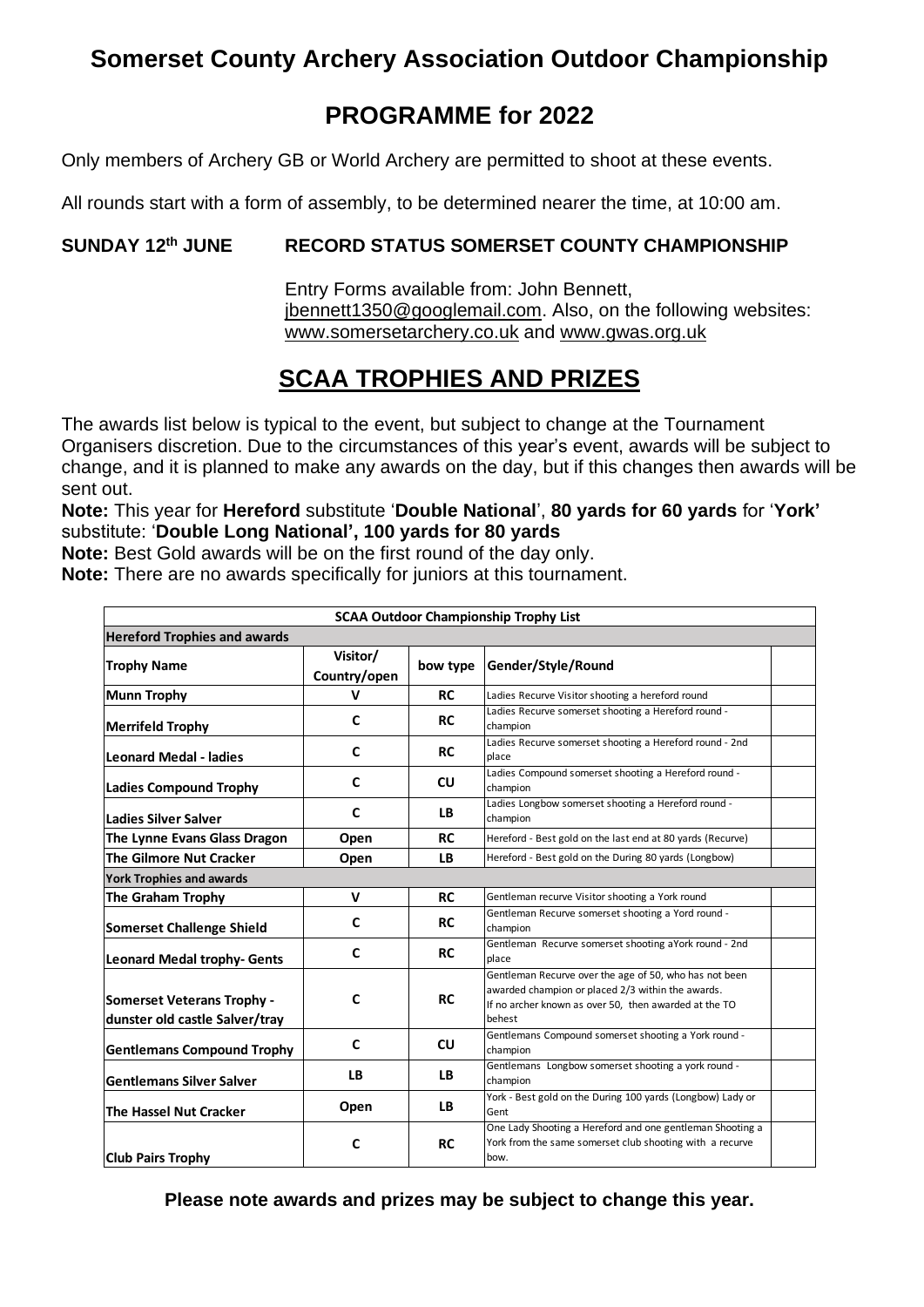## **INFORMATION**

### **COVID 19 MEASURES Currently there are no COVID 19 restrictions in place which affect the running of SCAA Championship 2022. However, should this change, the event will take place following the relevant UK Government and AGB guidelines.**

**Some changes to the format of the day have been made to ensure social distancing can be maintained to some degree. Hand sanitiser and hand washing facilities will be available on the field at all times.**

Prior to attending, please could all archers, officials, volunteers and spectators undergo a self-assessment for COVID-19 symptoms recognised as any of the following:

- A high temperature
- A new, continuous cough
- A loss of, or change to, their sense of smell or taste.

#### **If you have any of these, please do not attend.**

| <b>FEATHER FLAGS</b> | Those of you who came to SCAA/Dunster in 2019/21 will have noticed<br>the new GWAS and county flags and banners dressing the field. There<br>were also a fair few club feathers displayed near the entrance to the<br>range. If your club, county or region have feathers, please bring them |
|----------------------|----------------------------------------------------------------------------------------------------------------------------------------------------------------------------------------------------------------------------------------------------------------------------------------------|
|                      | along and pop them up in the designated area. The more the merrier!                                                                                                                                                                                                                          |
|                      |                                                                                                                                                                                                                                                                                              |

**CAR PARKING** Space is available on the field for competitors who park at their own risk. No cars allowed in the campsite or on the shooting range.

#### **CATERING** Ann Perryman and her team will be providing catering and bar services each day in the marquee. Breakfast, lunch, and afternoon tea. Please be understanding of any limitations due to circumstances.

**CHILDREN & PETS** Children and pets must always be supervised to prevent disturbance to archers and equipment.

**GENERAL DATA** When you enter this competition, the following information will be **PROTECTION** collected and used within scoring system; name, gender, bow style, **REGULATION** age category, email, address, phone number, club, region, round, disability information. The following information will also be shared with other competitors and AGB in the form of targets lists and results; name, gender, bow style, age category, club, region, round.

**DISABLED ARCHERS** Please use the "Additional information" box to let the TO know if you can move 'on and off' the line in the time allowed and if you are able to get to the target to help score and/or pull arrows. If you are unable to get to the target to pull your own arrows, you will need to provide an agent.

#### **DRESS** Archery GB dress regulations (rule 307) apply and will be enforced.

**DRUG TESTING** Archers competing at record status tournaments will be liable for drug testing. Competitors who are approached to give samples must comply. Non-compliance will be treated as a positive result. Entries from archers under 18 must be acknowledged by a parent/guardian to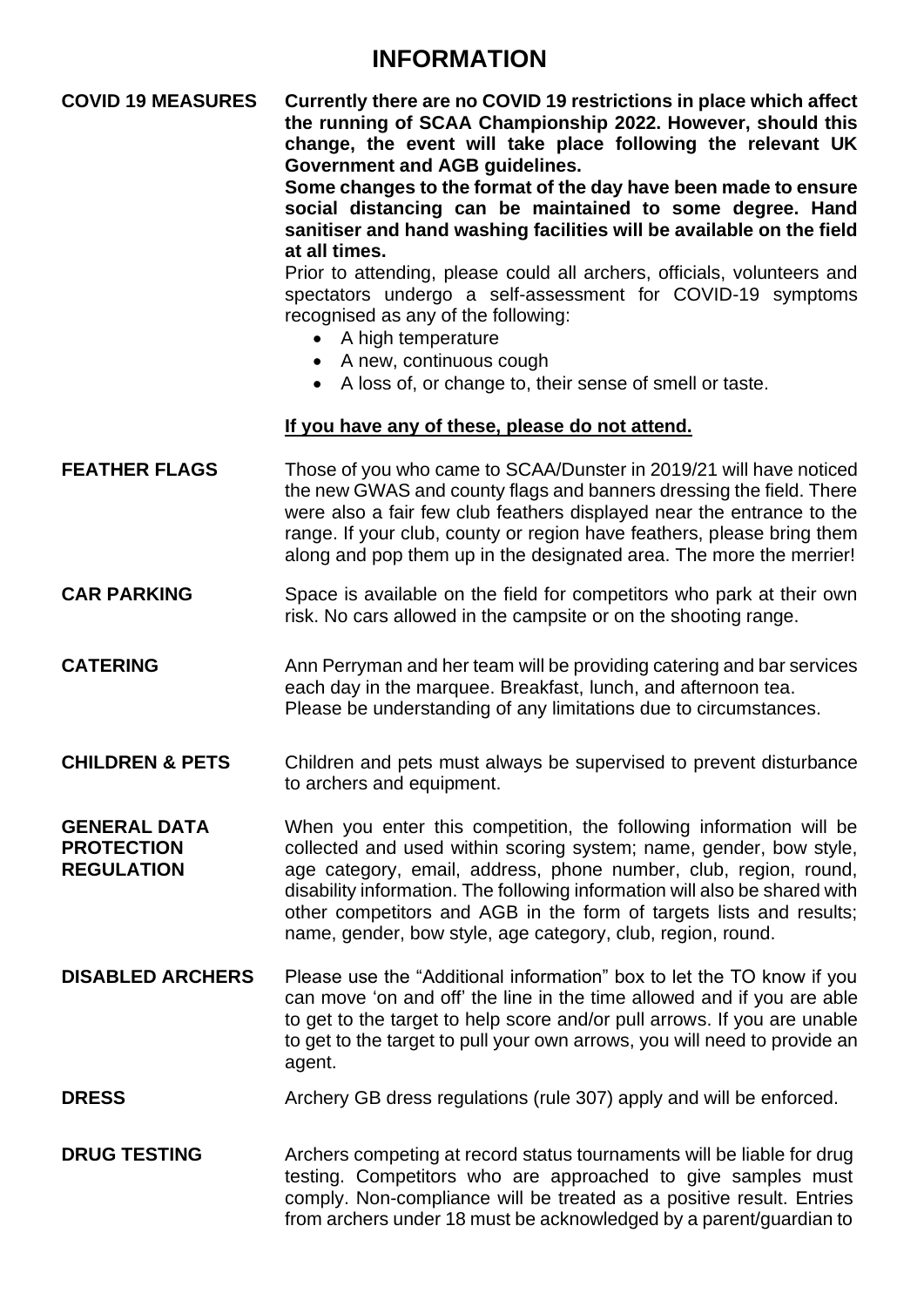signify their consent for a junior archer to be drug tested if approached. Please indicate consent using the relevant box on the entry form.

**ENTRY FORM** If possible, please use the Excel version of the entry form, typing in details rather than printing off and handwriting. The entry form can be emailed to the TO and, if you have the facility, payment made by bank transfer.

> If using this payment method, please use SCAA, then your AGB number followed by your initials as the reference, e.g., **SCAA123456JJB**. If submitting a group entry, please use the details of person submitting entry for payment reference as described above.

Bank account details are as follows:

**Account name:** Somerset Country Archery Association **Sort Code:** 30-98-45 **Account Number:** 00125123

**Please ensure that your payment covers entry fee in full.**

**When completing the entry form please ensure you fill in all the required details. Please indicate which round you wish to shoot by entering an "x" in the appropriate box and for each round entered please indicate bow style.**

The "Additional information" box can be used to let the TO know if you would like to shoot with or near another archer. Please also use this box to let the TO know if you have any special requirements, e.g., need to stay on the line.

**If handwriting the entry form, please ensure all text is legible.**

- **ENTRY FEES** This year the fees are stated upon the Entry form and apply to all entrants
- **ENTRY EARLY** Early entries are recommended this year due to the limited space. Entries are accepted on a first come first served basis.
- **ENTRY - LATE** Late entries will have to pay a £4:00 surcharge, for changes to existing entries the surcharge will be waived.
- **JUDGES** The following judges will be officiating during the day. Declan Ashworth, Paul Burden, Nick Nicholson, John Cunningham, Kate Kelly, Sandra Piper, Phillip Rees & Pam Tonkin (JIC). This list is subject to change.
- **MAPS OF VENUES** Are available courtesy of the GWAS website [www.gwas.org.uk](http://www.gwas.org.uk/)

**OFF-SITE WORK PARTY** This year we are asking for additional volunteers to supplement the on-site work party if needed. The work involved will be setting up and resetting the field at the end of the day's events.

- **PHOTOGRAPHY** Anyone wishing to take photographs of the event must complete the register which will be held outside of the Tournament office.
- **ENTRY REFUNDS** Refunds on entry fees will be available up until the closing date as usual. Refunds will also be available after the closing date if an archer has to withdraw for a COVID related issue.